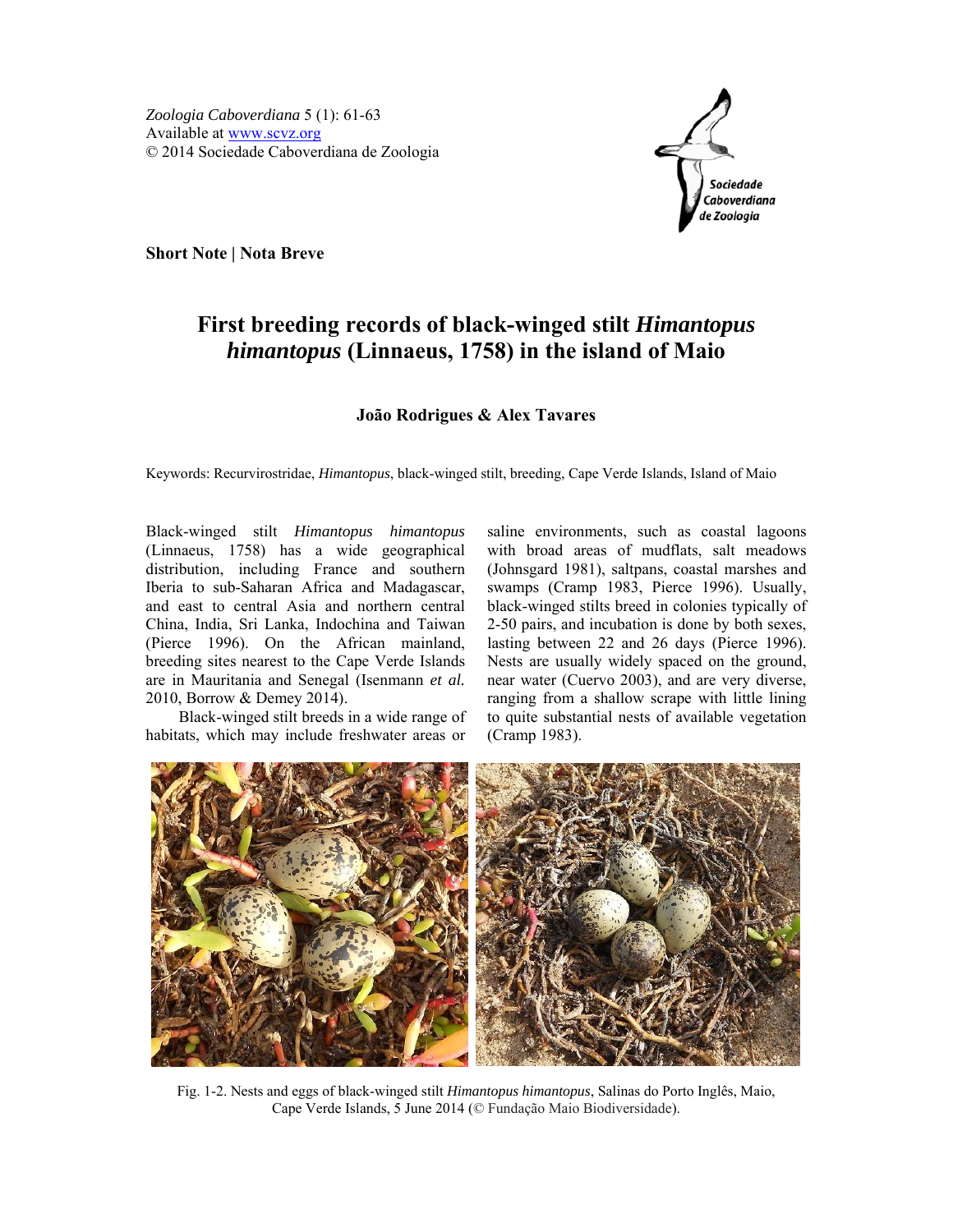

Fig. 3. Chicks of black-winged stilt *Himantopus himantopus*, Salinas do Porto Inglês, Maio, Cape Verde Islands, 18 June 2014 (© Fundação Maio Biodiversidade).

The only regular breeding site of blackwinged stilt in the Cape Verde Islands is at the Pedra de Lume saltpans in Sal Island (Hazevoet 1995), where it was first found breeding during the early 1960s (Naurois 1965, Naurois & Bonnaffoux 1969). During the mid 1960s, the population at Pedra de Lume was estimated at 30-40 pairs (Naurois & Bonnaffoux 1969), while counts during the years 1987-1990 yielded *ca.* 75 birds, including juveniles (Hazevoet 1995). During the past decade, 1-2 pairs occassionally bred at the Santa Maria saltpans, also in Sal Island (Hazevoet 2010, J. Cozens *in litt*.). Sightings of non-breeding black-winged stilts, presumably wanderers from the Sal population, have been recorded in the islands of Santiago, São Vicente, Boavista and Maio (Hazevoet 1995, 2010). Non-breeding birds had been collected in the Cape Verde Islands as early as 1924, these being the only reports from the archipelago before it was found breeding during the 1960s (Hazevoet 1995). Here we report the first breeding records of black-winged stilt for the island of Maio, giving details on clutch size and egg measurements.

On 21 May 2014, we observed a pair of black-winged stilts mating at Salinas do Porto Inglês, a saltpan area located in the southwest of the island of Maio. A few weeks later, on 5 June 2014, we returned to the same area and found two black-winged stilt nests, placed on the ground and close to water. The clutch-size of the two nests was 3 (15°8'42''N, 23°13'18''W; Fig. 1) and 4 eggs (15°8'45"N, 23°13'20"W; Fig. 2), respectively. We measured the length and width of each egg with a sliding calliper. The 3-egg clutch had a mean egg length of 39.73 mm and a mean egg width of 28.03 mm. The mean egg length of the 4-egg clutch was 40.15 mm and the mean width 27.73 mm. We found a third blackwinged stilt nest at Salinas do Porto Inglês (15°8'50"N, 23°13'27"W) one month later, on 5 July 2014, with a clutch composed of 4 eggs. These eggs had a mean length of 37.68 mm and a mean width of 25.88 mm. Although the clutchsize of the nests we found at Salinas do Porto Inglês are within the normal clutch size of the species (i.e. 3-5 eggs) (Cuervo 2003), the egg dimensions are below the average. Cramp (1983) and Pierce (1996) reported an average dimension of 44 mm in length and 31 mm in width for black-winged stilt's eggs. Adamou *et al*. (2009) linked an egg size decreasing tendency with a progressive drying of a wetland area, thus decreasing habitat quality and making the access of predators to clutches easier. However, we